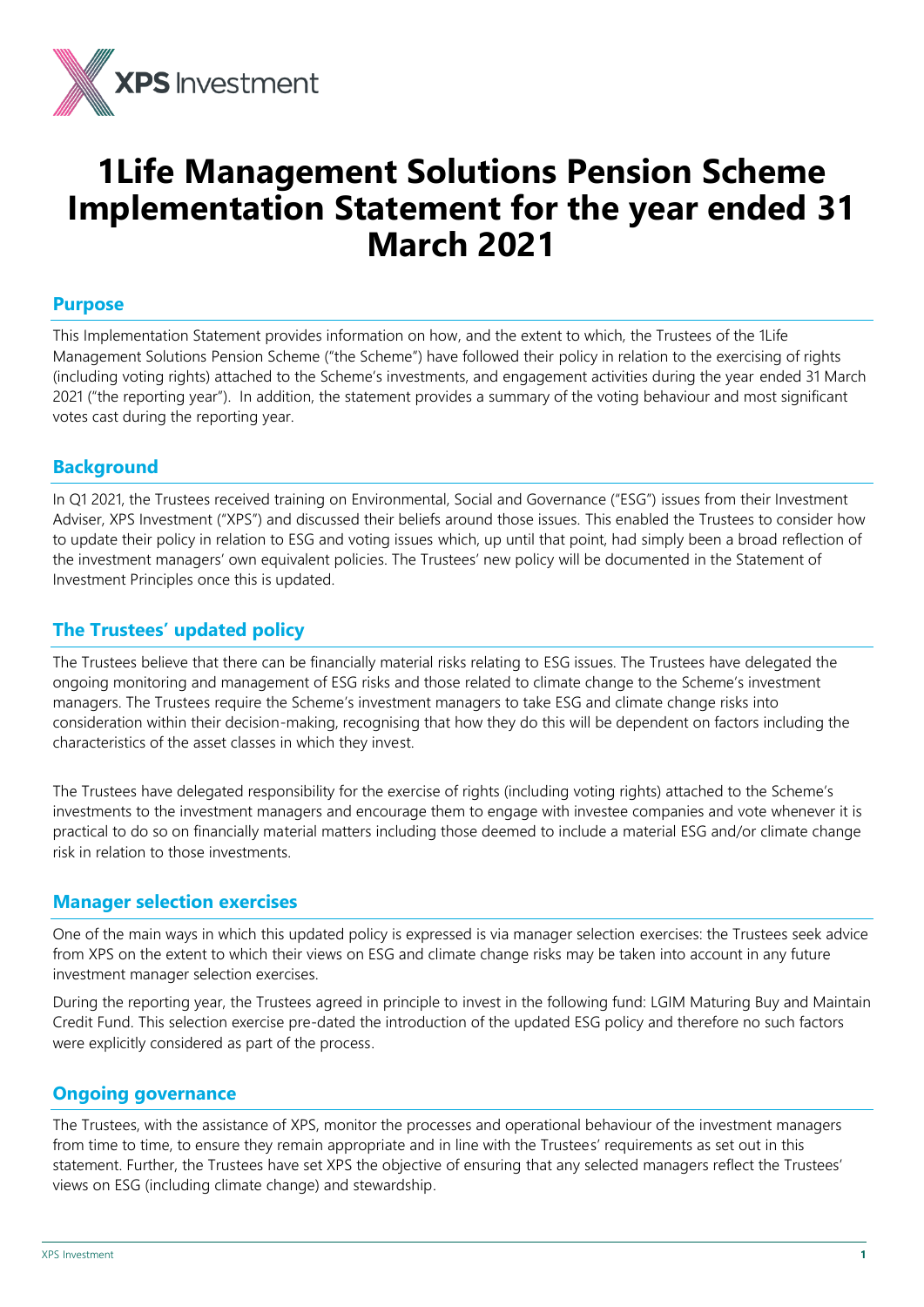

Beyond the governance work currently undertaken, the Trustees believe that their approach to, and policy on, ESG matters will evolve over time based on developments within the industry and, at least partly, on a review of data relating to the voting and engagement activity conducted annually.

## **Adherence to the Statement of Investment Principles**

During the reporting year the Trustees are satisfied that they followed their policy on the exercise of rights (including voting rights) and engagement activities to an acceptable degree.

## **Voting activity**

The main asset class where the investment managers will have voting rights is equities. The Scheme has specific allocations to equities, and investments in equities will also form part of the strategy for the diversified growth funds in which the Scheme invests. Therefore, a summary of the voting behaviour and most significant votes cast by each of the relevant investment manager organisations is shown below.

#### Voting Information

Legal and General Investment Management World Equity Index Fund

The manager voted on 99.84% of resolutions of which they were eligible out of 40987 eligible votes.

#### Investment Manager Client Consultation Policy on Voting

LGIM's voting and engagement activities are driven by ESG professionals and their assessment of the requirements in these areas seeks to achieve the best outcome for all our clients. Our voting policies are reviewed annually and take into account feedback from our clients.

Every year, LGIM holds a stakeholder roundtable event where clients and other stakeholders (civil society, academia, the private sector and fellow investors) are invited to express their views directly to the members of the Investment Stewardship team. The views expressed by attendees during this event form a key consideration as we continue to develop our voting and engagement policies and define strategic priorities in the years ahead. We also take into account client feedback received at regular meetings and/ or ad-hoc comments or enquiries.

#### Investment Manager Process to determine how to Vote

All decisions are made by LGIM's Investment Stewardship team and in accordance with our relevant Corporate Governance & Responsible Investment and Conflicts of Interest policy documents which are reviewed annually. Each member of the team is allocated a specific sector globally so that the voting is undertaken by the same individuals who engage with the relevant company. This ensures our stewardship approach flows smoothly throughout the engagement and voting process and that engagement is fully integrated into the vote decision process, therefore sending consistent messaging to companies.

How does this manager determine what constitutes a 'Significant' Vote?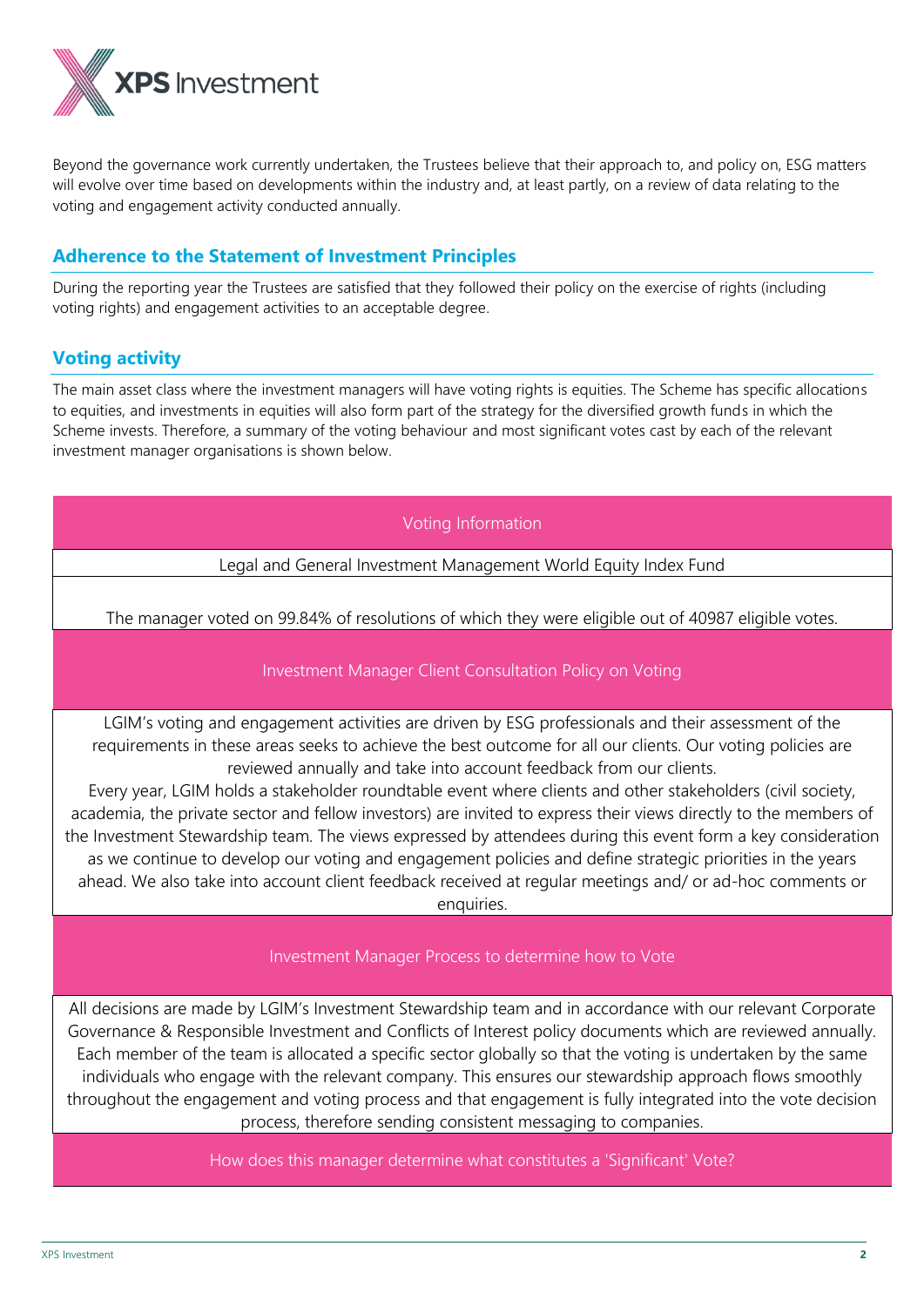

As regulation on vote reporting has recently evolved with the introduction of the concept of 'significant vote' by the EU Shareholder Rights Directive II, LGIM wants to ensure we continue to help our clients in fulfilling their reporting obligations. We also believe public transparency of our vote activity is critical for our clients and interested parties to hold us to account.

For many years, LGIM has regularly produced case studies and/ or summaries of LGIM's vote positions to clients for what we deemed were 'material votes'. We are evolving our approach in line with the new regulation and are committed to provide our clients access to 'significant vote' information.

In determining significant votes, LGIM's Investment Stewardship team takes into account the criteria provided by the Pensions & Lifetime Savings Association consultation (PLSA). This includes but is not limited to:

• High profile vote which has such a degree of controversy that there is high client and/ or public scrutiny;

• Significant client interest for a vote: directly communicated by clients to the Investment Stewardship team at LGIM's annual Stakeholder roundtable event, or where we note a significant increase in requests from clients on a particular vote;

• Sanction vote as a result of a direct or collaborative engagement;

• Vote linked to an LGIM engagement campaign, in line with LGIM Investment Stewardship's 5-year ESG priority engagement themes.

We will provide information on significant votes in the format of detailed case studies in our quarterly ESG impact report and annual active ownership publications.

If you have any additional questions on specific votes, please note that we publicly disclose our votes for the major markets on our website. The reports are published in a timely manner, at the end of each month and can be used by clients for their external reporting requirements. The voting disclosures can be found by selecting 'Voting Report' on the following page:

http://documentlibrary.lgim.com/litlibrary/lglibrary\_463150.html?req=internal

### Does the manager utilise a Proxy Voting System? If so, please detail

LGIM's Investment Stewardship team uses ISS's 'ProxyExchange' electronic voting platform to electronically vote clients' shares. All voting decisions are made by LGIM and we do not outsource any part of the strategic decisions. Our use of ISS recommendations is purely to augment our own research and proprietary ESG assessment tools. The Investment Stewardship team also uses the research reports of Institutional Voting Information Services (IVIS) to supplement the research reports that we receive from ISS for UK companies when making specific voting decisions

To ensure our proxy provider votes in accordance with our position on ESG, we have put in place a custom voting policy with specific voting instructions. These instructions apply to all markets globally and seek to uphold what we consider are minimum best practice standards which we believe all companies globally should observe, irrespective of local regulation or practice.

We retain the ability in all markets to override any vote decisions, which are based on our custom voting policy. This may happen where engagement with a specific company has provided additional information (for example from direct engagement, or explanation in the annual report) that allows us to apply a qualitative overlay to our voting judgement. We have strict monitoring controls to ensure our votes are fully and effectively executed in accordance with our voting policies by our service provider. This includes a regular manual check of the votes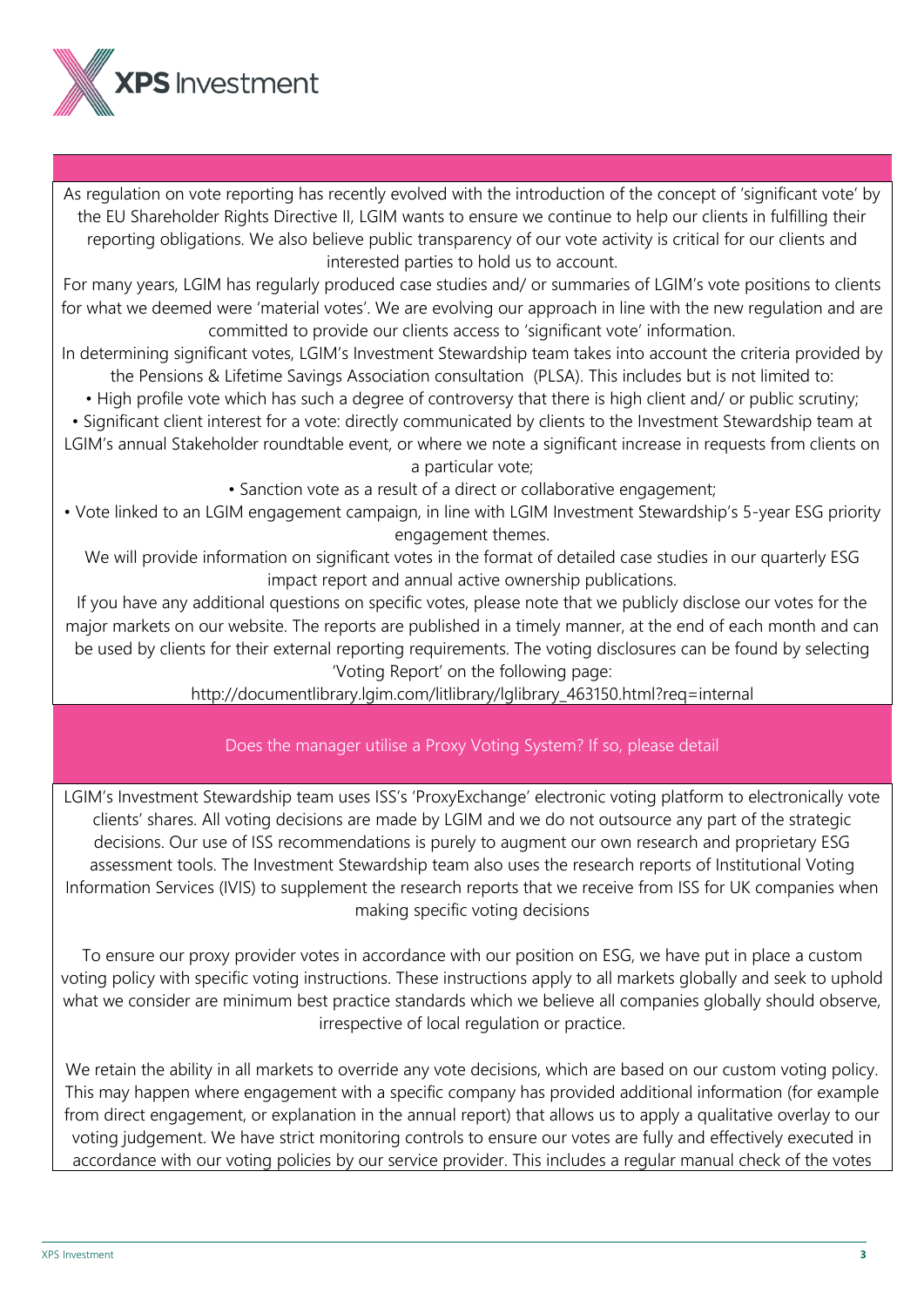

| input into the platform, and an electronic alert service to inform us of rejected votes which require further<br>action. |                                                                                                                                                                                                                                                          |                                                                   |                                                                                                                                                                                                                                                                                                                                                                                                                                                                                                                                               |  |  |
|--------------------------------------------------------------------------------------------------------------------------|----------------------------------------------------------------------------------------------------------------------------------------------------------------------------------------------------------------------------------------------------------|-------------------------------------------------------------------|-----------------------------------------------------------------------------------------------------------------------------------------------------------------------------------------------------------------------------------------------------------------------------------------------------------------------------------------------------------------------------------------------------------------------------------------------------------------------------------------------------------------------------------------------|--|--|
| Top 5 Significant Votes during the Period                                                                                |                                                                                                                                                                                                                                                          |                                                                   |                                                                                                                                                                                                                                                                                                                                                                                                                                                                                                                                               |  |  |
| Company                                                                                                                  | <b>Voting Subject</b>                                                                                                                                                                                                                                    | How did the Investment<br>Manager Vote?                           | Result                                                                                                                                                                                                                                                                                                                                                                                                                                                                                                                                        |  |  |
| Qantas Airways<br>Limited                                                                                                | Resolution 3 Approve<br>participation of Alan Joyce in<br>the Long-Term Incentive Plan<br>Resolution 4 Approve<br>Remuneration Report.                                                                                                                   | LGIM voted against<br>resolution 3 and supported<br>resolution 4. | About 90% of<br>shareholders<br>supported resolution 3<br>and 91% supported<br>resolution 4. The<br>meeting results<br>highlight LGIM's<br>stronger stance on the<br>topic of executive<br>remuneration, in our<br>view.                                                                                                                                                                                                                                                                                                                      |  |  |
|                                                                                                                          | We will continue our engagement with the company.                                                                                                                                                                                                        |                                                                   |                                                                                                                                                                                                                                                                                                                                                                                                                                                                                                                                               |  |  |
| Whitehaven Coal                                                                                                          | Resolution 6 Approve capital<br>protection. Shareholders are<br>asking the company for a<br>report on the potential wind-<br>down of the company's coal<br>operations, with the potential<br>to return increasing amounts<br>of capital to shareholders. | LGIM voted for the<br>resolution.                                 | The resolution did not<br>pass, as a relatively<br>small amount of<br>shareholders (4%)<br>voted in favour.<br>However, the<br>environmental profile<br>of the company<br>continues to remain in<br>the spotlight: in late<br>2020 the company<br>pleaded quilty to 19<br>charges for breaching<br>mining laws that<br>resulted in 'significant<br>environmental harm'.<br>As the company is on<br>LGIM's Future World<br>Protection List of<br>exclusions, many of<br>our ESG-focused funds<br>- and select exchange-<br>traded funds - were |  |  |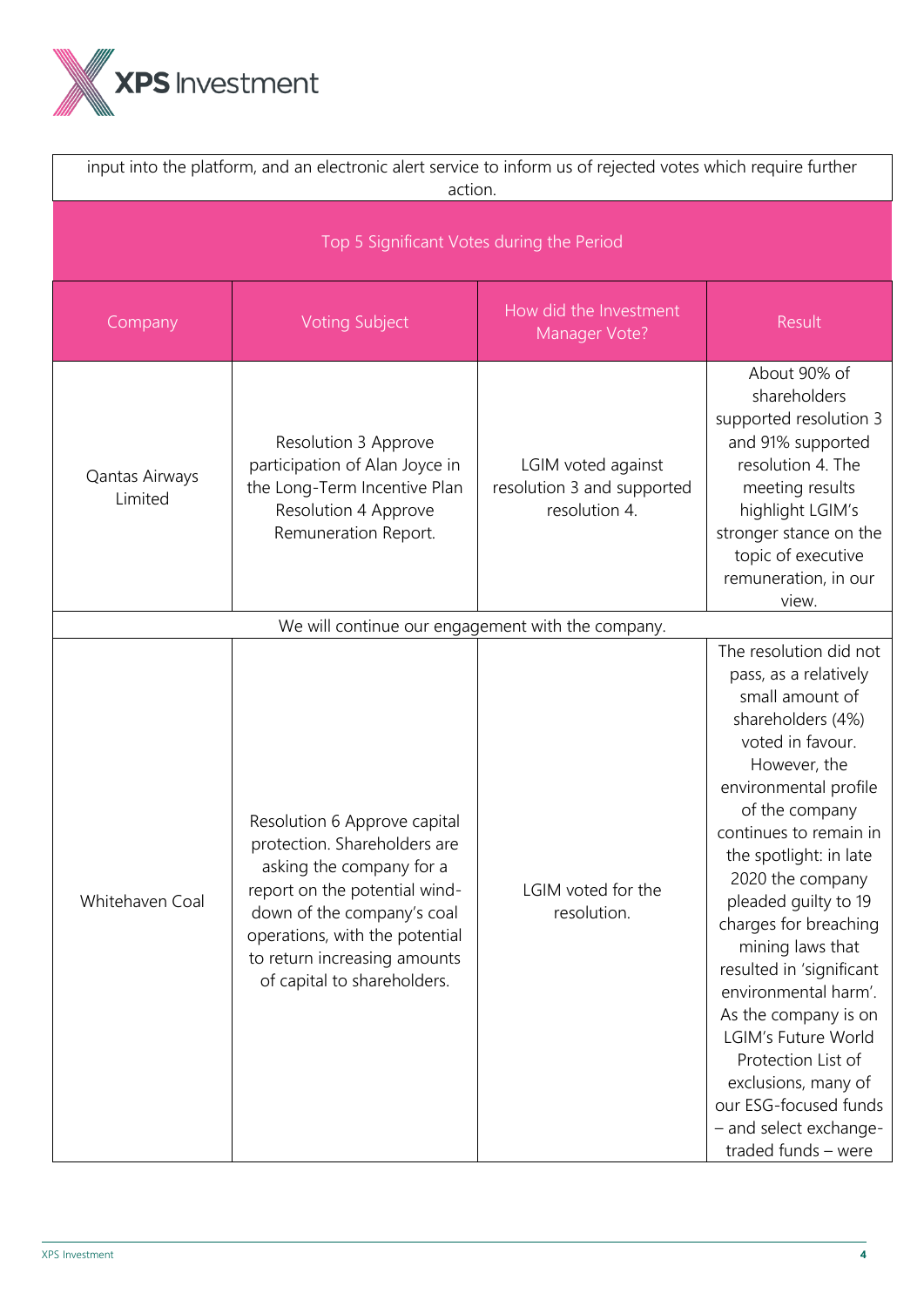

|                                                                                                            |                                                                                                                                                                                                                                                                                                              |                                                                                                                                                                                                        | not invested in the                                                                                                                                                                                                                                                             |  |  |
|------------------------------------------------------------------------------------------------------------|--------------------------------------------------------------------------------------------------------------------------------------------------------------------------------------------------------------------------------------------------------------------------------------------------------------|--------------------------------------------------------------------------------------------------------------------------------------------------------------------------------------------------------|---------------------------------------------------------------------------------------------------------------------------------------------------------------------------------------------------------------------------------------------------------------------------------|--|--|
|                                                                                                            |                                                                                                                                                                                                                                                                                                              |                                                                                                                                                                                                        | company.                                                                                                                                                                                                                                                                        |  |  |
|                                                                                                            | LGIM will continue to monitor this company.                                                                                                                                                                                                                                                                  |                                                                                                                                                                                                        |                                                                                                                                                                                                                                                                                 |  |  |
| International<br><b>Consolidated Airlines</b><br>Group                                                     | Resolution 8: Approve<br>Remuneration Report' was<br>proposed at the company's<br>annual shareholder meeting<br>held on 7 September 2020.                                                                                                                                                                    | We voted against the<br>resolution.                                                                                                                                                                    | 28.4% of shareholders<br>opposed the<br>remuneration report.                                                                                                                                                                                                                    |  |  |
|                                                                                                            | LGIM will continue to engage closely with the renewed board.                                                                                                                                                                                                                                                 |                                                                                                                                                                                                        |                                                                                                                                                                                                                                                                                 |  |  |
| Lagardère                                                                                                  | Shareholder resolutions A to P.<br>Activist Amber Capital, which<br>owned 16% of the share capital<br>at the time of engagement,<br>proposed 8 new directors to<br>the Supervisory Board (SB) of<br>Lagardère, as well as to<br>remove all the incumbent<br>directors (apart from two 2019<br>appointments). | LGIM voted in favour of five<br>of the Amber-proposed<br>candidates (resolutions<br>H, J, K, L, M) and voted off five<br>of the incumbent Lagardère<br>SB directors (resolutions<br>$B, C, E, F, G$ ). | Even though<br>shareholders did not<br>give majority support<br>to Amber's candidates,<br>its proposed<br>resolutions received<br>approx. between 30-<br>40% support, a clear<br>indication that many<br>shareholders have<br>concerns with the<br>board. (Source: ISS<br>data) |  |  |
|                                                                                                            | LGIM will continue to engage with the company to understand its future strategy and how it will add value to                                                                                                                                                                                                 |                                                                                                                                                                                                        |                                                                                                                                                                                                                                                                                 |  |  |
|                                                                                                            | shareholders over the long term, as well as to keep the structure of SB under review.                                                                                                                                                                                                                        |                                                                                                                                                                                                        |                                                                                                                                                                                                                                                                                 |  |  |
| Imperial Brands plc                                                                                        | Resolutions 2 and 3,<br>respectively, Approve<br>Remuneration Report and<br>Approve Remuneration Policy.                                                                                                                                                                                                     | LGIM voted against both<br>resolutions.                                                                                                                                                                | Resolution 2 (Approve<br>Remuneration Report)<br>received 40.26% votes<br>against, and 59.73%<br>votes of support.<br>Resolution 3 (Approve<br>Remuneration Policy)<br>received 4.71% of<br>votes against, and<br>95.28% support.                                               |  |  |
| LGIM continues to engage with companies on remuneration both directly and via IVIS, the corporate          |                                                                                                                                                                                                                                                                                                              |                                                                                                                                                                                                        |                                                                                                                                                                                                                                                                                 |  |  |
| governance research arm of The Investment Association. LGIM annually publishes remuneration guidelines for |                                                                                                                                                                                                                                                                                                              |                                                                                                                                                                                                        |                                                                                                                                                                                                                                                                                 |  |  |

UK listed companies.

Voting Information

Legal and General Investment Management Dynamic Diversified Fund

The manager voted on 99.9% of resultions of which they were eligible out of 83262 eligible votes.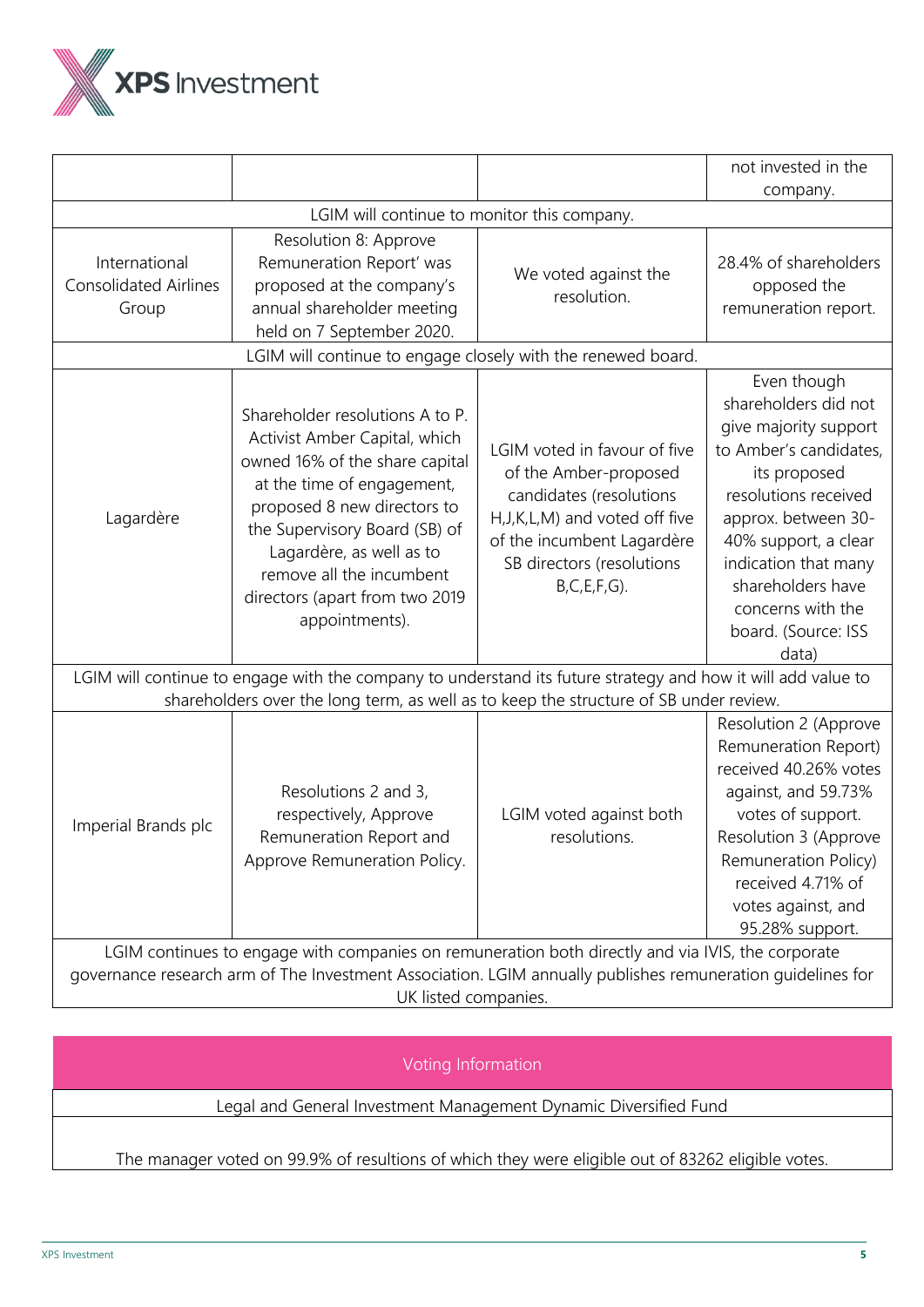

#### Investment Manager Client Consultation Policy on Voting

LGIM's voting and engagement activities are driven by ESG professionals and their assessment of the requirements in these areas seeks to achieve the best outcome for all our clients. Our voting policies are reviewed annually and take into account feedback from our clients.

Every year, LGIM holds a stakeholder roundtable event where clients and other stakeholders (civil society, academia, the private sector and fellow investors) are invited to express their views directly to the members of the Investment Stewardship team. The views expressed by attendees during this event form a key consideration as we continue to develop our voting and engagement policies and define strategic priorities in the years ahead. We also take into account client feedback received at regular meetings and/ or ad-hoc comments or enquiries.

### Investment Manager Process to determine how to Vote

All decisions are made by LGIM's Investment Stewardship team and in accordance with our relevant Corporate Governance & Responsible Investment and Conflicts of Interest policy documents which are reviewed annually. Each member of the team is allocated a specific sector globally so that the voting is undertaken by the same individuals who engage with the relevant company. This ensures our stewardship approach flows smoothly throughout the engagement and voting process and that engagement is fully integrated into the vote decision process, therefore sending consistent messaging to companies.

### How does this manager determine what constitutes a 'Significant' Vote?

As regulation on vote reporting has recently evolved with the introduction of the concept of 'significant vote' by the EU Shareholder Rights Directive II, LGIM wants to ensure we continue to help our clients in fulfilling their reporting obligations. We also believe public transparency of our vote activity is critical for our clients and interested parties to hold us to account.

For many years, LGIM has regularly produced case studies and/ or summaries of LGIM's vote positions to clients for what we deemed were 'material votes'. We are evolving our approach in line with the new regulation and are committed to provide our clients access to 'significant vote' information.

In determining significant votes, LGIM's Investment Stewardship team takes into account the criteria provided by the Pensions & Lifetime Savings Association consultation (PLSA). This includes but is not limited to:

• High profile vote which has such a degree of controversy that there is high client and/ or public scrutiny;

• Significant client interest for a vote: directly communicated by clients to the Investment Stewardship team at LGIM's annual Stakeholder roundtable event, or where we note a significant increase in requests from clients on a particular vote;

• Sanction vote as a result of a direct or collaborative engagement;

• Vote linked to an LGIM engagement campaign, in line with LGIM Investment Stewardship's 5-year ESG priority engagement themes.

We will provide information on significant votes in the format of detailed case studies in our quarterly ESG impact report and annual active ownership publications.

If you have any additional questions on specific votes, please note that we publicly disclose our votes for the major markets on our website. The reports are published in a timely manner, at the end of each month and can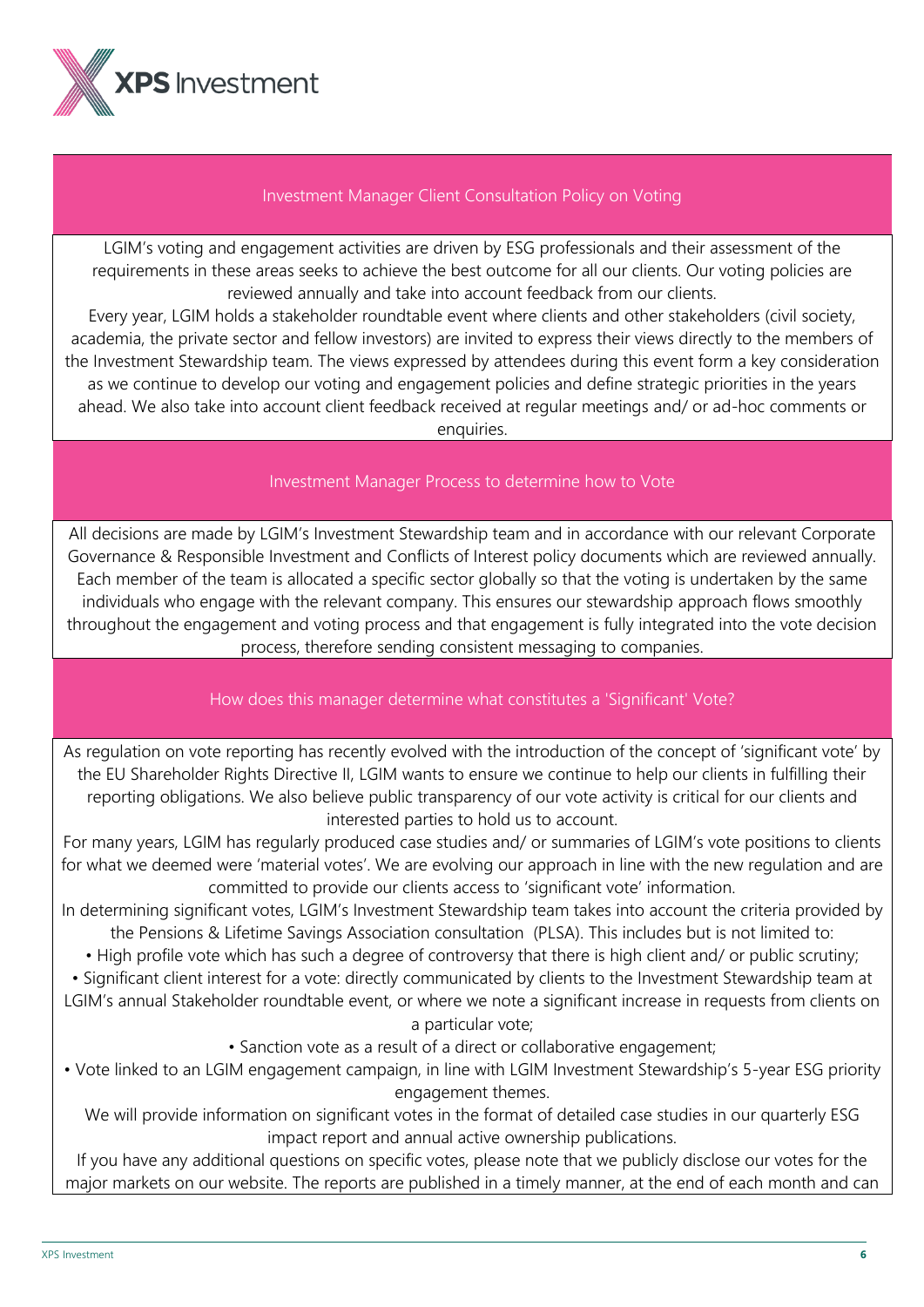

be used by clients for their external reporting requirements. The voting disclosures can be found by selecting 'Voting Report' on the following page: http://documentlibrary.lgim.com/litlibrary/lglibrary\_463150.html?req=internal Does the manager utilise a Proxy Voting System? If so, please detail LGIM's Investment Stewardship team uses ISS's 'ProxyExchange' electronic voting platform to electronically vote clients' shares. All voting decisions are made by LGIM and we do not outsource any part of the strategic decisions. Our use of ISS recommendations is purely to augment our own research and proprietary ESG assessment tools. The Investment Stewardship team also uses the research reports of Institutional Voting Information Services (IVIS) to supplement the research reports that we receive from ISS for UK companies when making specific voting decisions To ensure our proxy provider votes in accordance with our position on ESG, we have put in place a custom voting policy with specific voting instructions. These instructions apply to all markets globally and seek to uphold what we consider are minimum best practice standards which we believe all companies globally should observe, irrespective of local regulation or practice. We retain the ability in all markets to override any vote decisions, which are based on our custom voting policy. This may happen where engagement with a specific company has provided additional information (for example from direct engagement, or explanation in the annual report) that allows us to apply a qualitative overlay to our voting judgement. We have strict monitoring controls to ensure our votes are fully and effectively executed in accordance with our voting policies by our service provider. This includes a regular manual check of the votes input into the platform, and an electronic alert service to inform us of rejected votes which require further action. Top 5 Significant Votes during the Period Company Voting Subject How did the Investment value investment<br>Manager Vote? Result Qantas Airways Limited Resolution 3 Approve participation of Alan Joyce in the Long-Term Incentive Plan Resolution 4 Approve Remuneration Report. LGIM voted against resolution 3 and supported resolution 4. About 90% of shareholders supported resolution 3 and 91% supported resolution 4. The meeting results highlight LGIM's stronger stance on the topic of executive remuneration, in our view. We will continue our engagement with the company.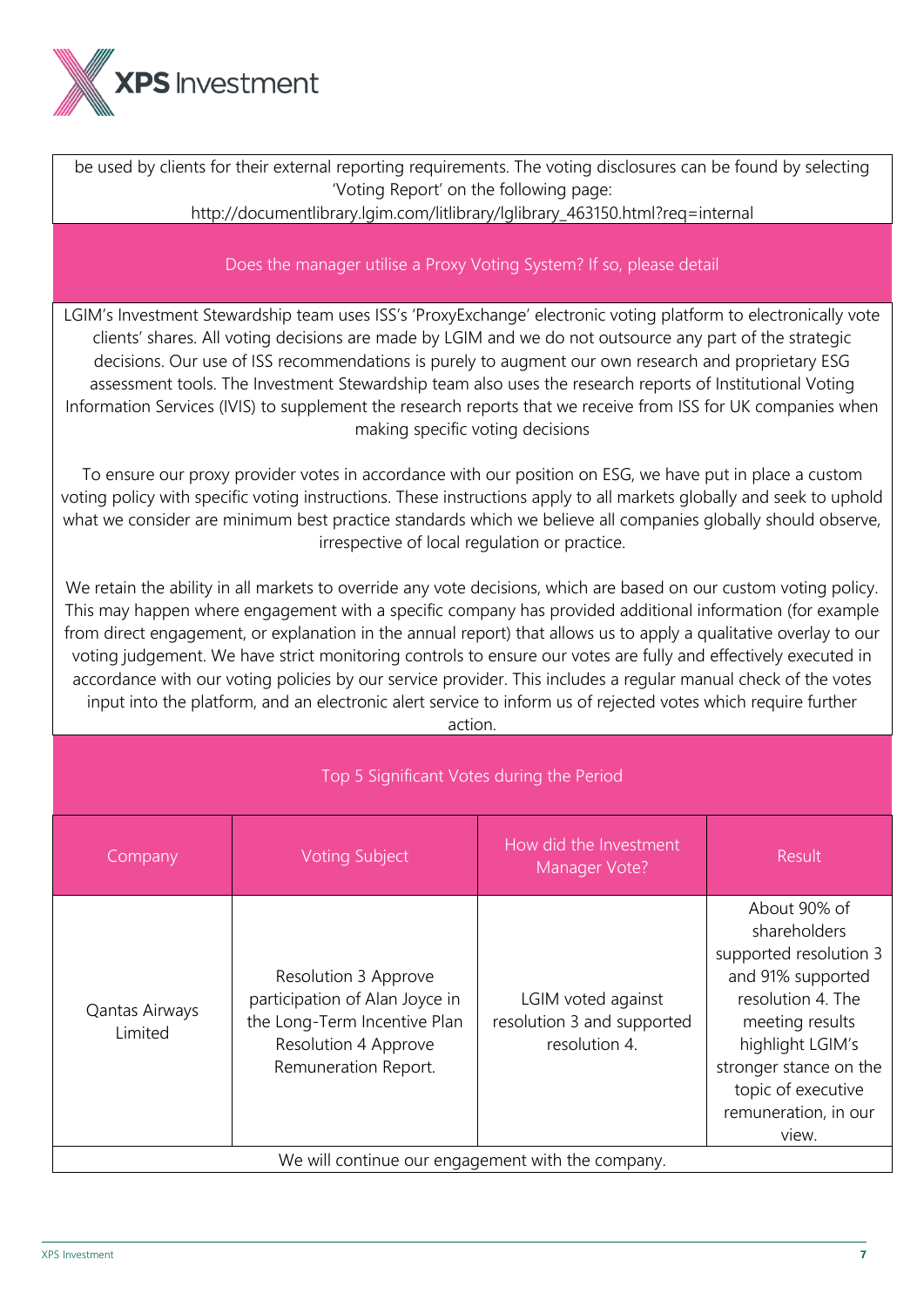

| Whitehaven Coal                                              | Resolution 6 Approve capital<br>protection. Shareholders are<br>asking the company for a<br>report on the potential wind-<br>down of the company's coal<br>operations, with the potential<br>to return increasing amounts<br>of capital to shareholders.                                                     | LGIM voted for the<br>resolution.                                                                                                                                                                      | The resolution did not<br>pass, as a relatively<br>small amount of<br>shareholders (4%)<br>voted in favour.<br>However, the<br>environmental profile<br>of the company<br>continues to remain in<br>the spotlight: in late<br>2020 the company<br>pleaded guilty to 19<br>charges for breaching<br>mining laws that<br>resulted in 'significant<br>environmental harm'.<br>As the company is on<br>LGIM's Future World<br>Protection List of<br>exclusions, many of<br>our ESG-focused funds<br>- and select exchange-<br>traded funds - were<br>not invested in the |  |  |
|--------------------------------------------------------------|--------------------------------------------------------------------------------------------------------------------------------------------------------------------------------------------------------------------------------------------------------------------------------------------------------------|--------------------------------------------------------------------------------------------------------------------------------------------------------------------------------------------------------|----------------------------------------------------------------------------------------------------------------------------------------------------------------------------------------------------------------------------------------------------------------------------------------------------------------------------------------------------------------------------------------------------------------------------------------------------------------------------------------------------------------------------------------------------------------------|--|--|
|                                                              | LGIM will continue to monitor this company.                                                                                                                                                                                                                                                                  |                                                                                                                                                                                                        | company.                                                                                                                                                                                                                                                                                                                                                                                                                                                                                                                                                             |  |  |
| International<br><b>Consolidated Airlines</b><br>Group       | Resolution 8: Approve<br>Remuneration Report' was<br>proposed at the company's<br>annual shareholder meeting<br>held on 7 September 2020.                                                                                                                                                                    | We voted against the<br>resolution.                                                                                                                                                                    | 28.4% of shareholders<br>opposed the<br>remuneration report.                                                                                                                                                                                                                                                                                                                                                                                                                                                                                                         |  |  |
| LGIM will continue to engage closely with the renewed board. |                                                                                                                                                                                                                                                                                                              |                                                                                                                                                                                                        |                                                                                                                                                                                                                                                                                                                                                                                                                                                                                                                                                                      |  |  |
| Lagardère                                                    | Shareholder resolutions A to P.<br>Activist Amber Capital, which<br>owned 16% of the share capital<br>at the time of engagement,<br>proposed 8 new directors to<br>the Supervisory Board (SB) of<br>Lagardère, as well as to<br>remove all the incumbent<br>directors (apart from two 2019<br>appointments). | LGIM voted in favour of five<br>of the Amber-proposed<br>candidates (resolutions<br>H, J, K, L, M) and voted off five<br>of the incumbent Lagardère<br>SB directors (resolutions<br>$B, C, E, F, G$ ). | Even though<br>shareholders did not<br>give majority support<br>to Amber's candidates,<br>its proposed<br>resolutions received<br>approx. between 30-<br>40% support, a clear<br>indication that many<br>shareholders have<br>concerns with the<br>board. (Source: ISS<br>data)                                                                                                                                                                                                                                                                                      |  |  |